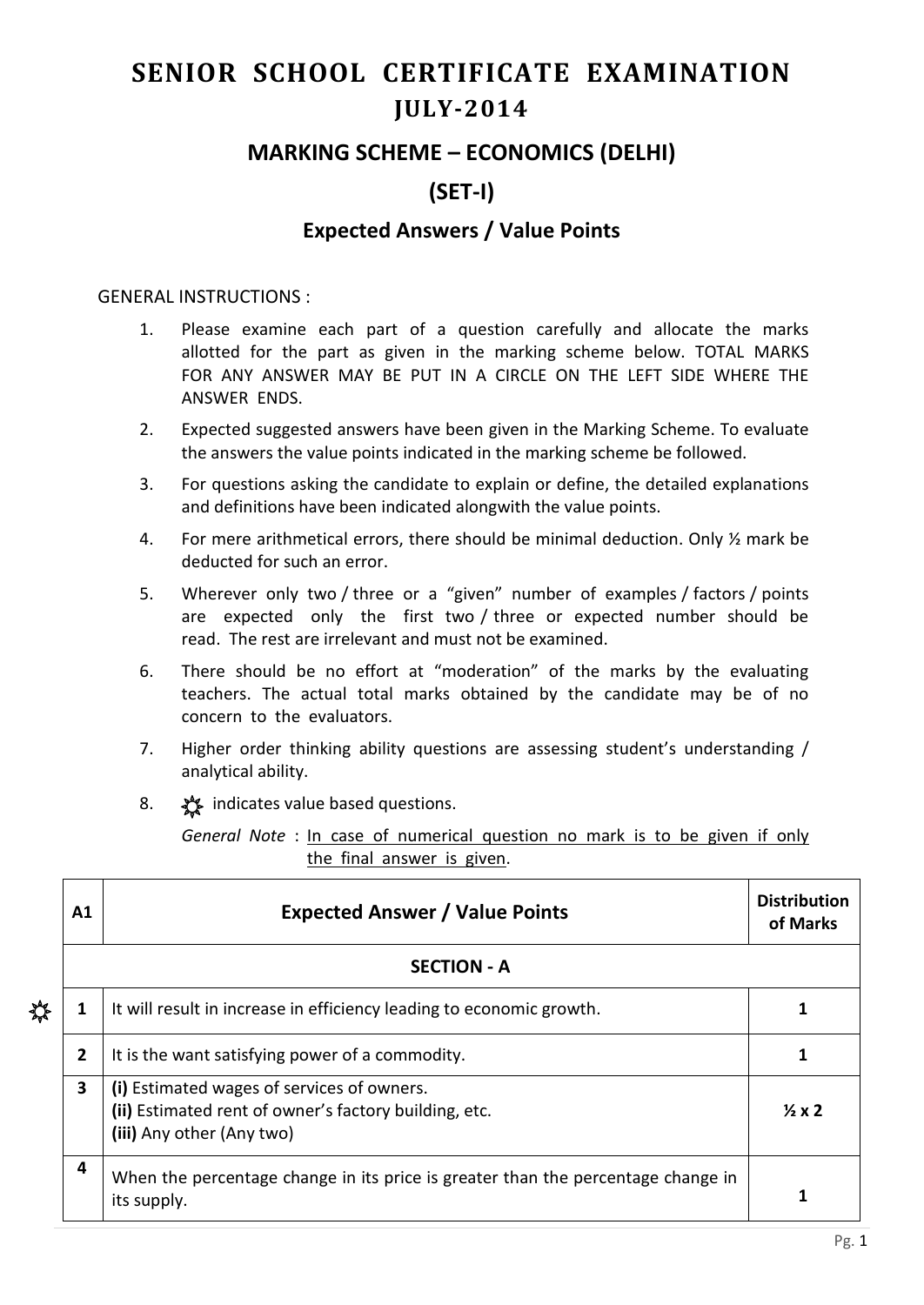| 5              | As TFC is fixed, increase in output results in fall in AFC.                                                                                                                                        |            |                     |              | $\mathbf{1}$               |                 |
|----------------|----------------------------------------------------------------------------------------------------------------------------------------------------------------------------------------------------|------------|---------------------|--------------|----------------------------|-----------------|
| 6              | It arises because resources are scarce and have alternative uses. Since many goods<br>and services can be produced from these resources, the problem is that which of<br>these should be produced. |            |                     | 3            |                            |                 |
| $\overline{7}$ | When price of A rises, B becomes relatively cheaper. So it is substituted for A. Thus<br>demand for B will rise.                                                                                   |            |                     |              | $\overline{\mathbf{3}}$    |                 |
|                | <b>OR</b>                                                                                                                                                                                          |            |                     |              |                            |                 |
|                | Causes of increase in demand :                                                                                                                                                                     |            |                     |              |                            | $1\frac{1}{2}$  |
|                | (i) Rise in price of substitute good.<br>(ii) Fall in price of complementary good.                                                                                                                 |            |                     |              |                            | $1\frac{1}{2}$  |
|                |                                                                                                                                                                                                    |            | (Brief explanation) |              |                            |                 |
|                |                                                                                                                                                                                                    |            |                     |              | (Any other relevant cause) |                 |
| 8              | Output                                                                                                                                                                                             | <b>AVC</b> | <b>TVC</b>          | <b>MC</b>    |                            |                 |
|                | 1<br>$\overline{2}$                                                                                                                                                                                | 13<br>11   | 13<br>22            | 13<br>9      |                            |                 |
|                | 3                                                                                                                                                                                                  | 10         | 30                  | 8            |                            | $\frac{1}{2}x6$ |
|                | 4                                                                                                                                                                                                  | 10         | 40                  | 10           |                            |                 |
|                | 5<br>6                                                                                                                                                                                             | 11<br>12   | 55<br>72            | 15<br>17     |                            |                 |
|                |                                                                                                                                                                                                    |            |                     |              |                            |                 |
| 9              | $E_{s} = \frac{P}{Q} \times \frac{\Delta Q}{\Delta P}$                                                                                                                                             |            |                     |              |                            | $\mathbf{1}$    |
|                | $E_{s} = \frac{10}{80} \times \frac{16}{2}$                                                                                                                                                        |            |                     |              |                            | $1\frac{1}{2}$  |
|                | $= 1$                                                                                                                                                                                              |            |                     |              |                            | $\frac{1}{2}$   |
|                | Note: Alternative method can also be used                                                                                                                                                          |            |                     |              |                            |                 |
|                | Percentage Change in supply = 20                                                                                                                                                                   |            |                     |              |                            |                 |
|                | Percentage change in Price = $\frac{2}{10} \times 100 = 20$                                                                                                                                        |            |                     | $\mathbf{1}$ |                            |                 |
|                | $E_s = \frac{\% \text{ change in supply}}{\% \text{ change in price}}$                                                                                                                             |            |                     |              | $1\frac{1}{2}$             |                 |
|                | $E_s = \frac{20}{20}$ = 1                                                                                                                                                                          |            |                     |              | $\frac{1}{2}$              |                 |
| 10             | (i) Use of improved technology leads to fall in cost and thus rise in profits. Price                                                                                                               |            |                     |              | $1\frac{1}{2}$             |                 |
|                | remaining unchanged, supply curve shifts to the right.                                                                                                                                             |            |                     |              | $1\frac{1}{2}$             |                 |
|                | (ii) Fall in prices of factor inputs reduces cost and thus raises profit. Price<br>remaining unchanged, supply curve shifts to the right.                                                          |            |                     |              |                            |                 |
|                | (iii) Any other                                                                                                                                                                                    |            |                     |              |                            |                 |
|                | (Any two)                                                                                                                                                                                          |            |                     |              |                            |                 |
|                |                                                                                                                                                                                                    |            |                     |              |                            |                 |
|                |                                                                                                                                                                                                    |            |                     |              |                            |                 |
|                |                                                                                                                                                                                                    |            |                     |              |                            |                 |
|                |                                                                                                                                                                                                    |            |                     |              |                            |                 |
|                |                                                                                                                                                                                                    |            |                     |              |                            |                 |
|                |                                                                                                                                                                                                    |            |                     |              |                            |                 |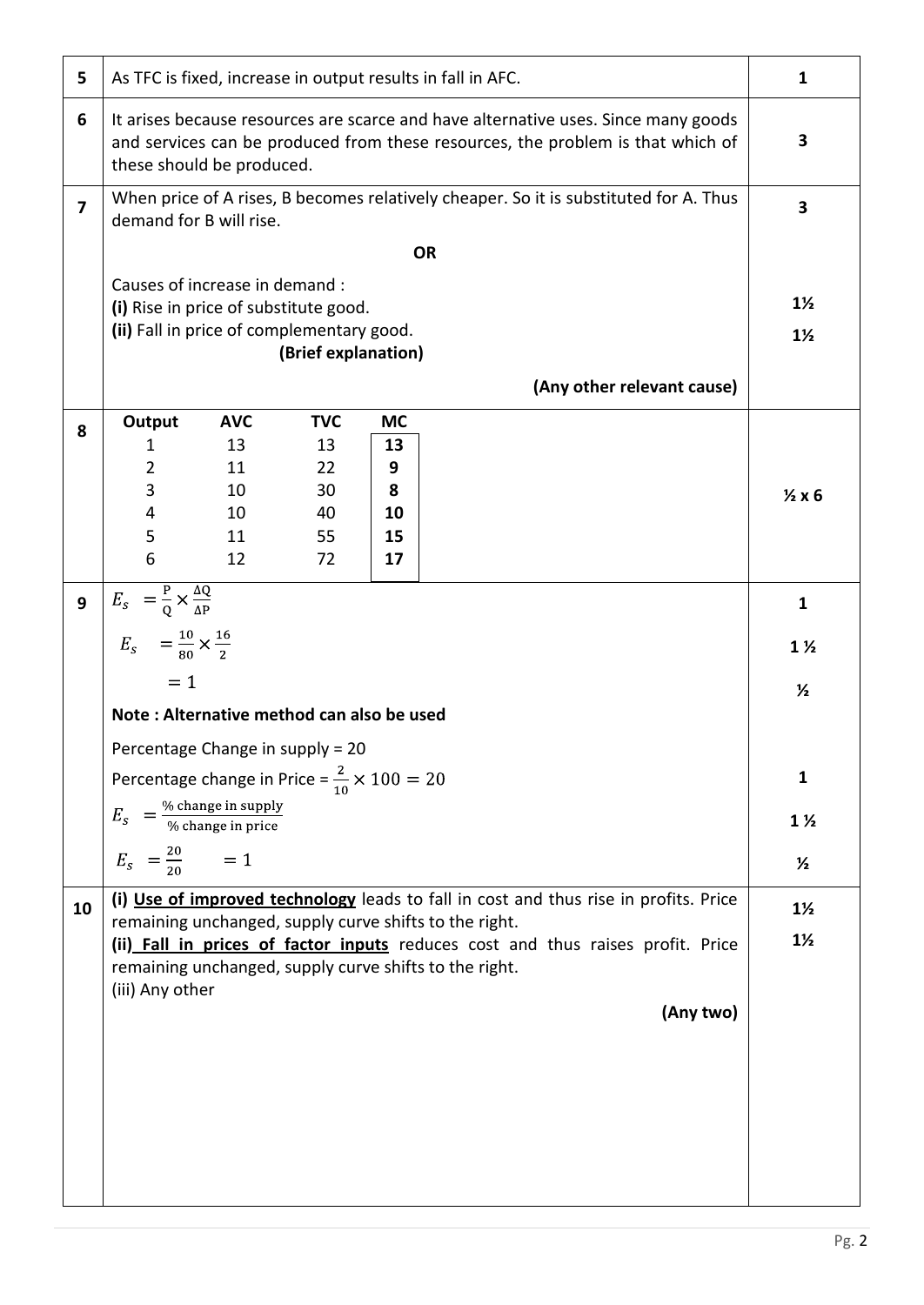| 11 | For the consumer to be in equilibrium, equilibrium condition to be fulfilled is:           |                |
|----|--------------------------------------------------------------------------------------------|----------------|
|    | $\frac{MUx}{Px} = \frac{MUy}{Py}$                                                          |                |
|    | Suppose the price of x falls, then                                                         |                |
|    |                                                                                            |                |
|    | $\frac{MUx}{Px} > \frac{MUy}{Py}$                                                          | 4              |
|    | Since per rupee $MUx$ is higher, the consumer will buy more of X.                          |                |
|    | Thus there is an inverse relationship between price and demand for a good.                 |                |
| 12 | $e_d = \frac{P}{Q} \times \frac{\Delta Q}{\Delta P}$                                       | $\mathbf{1}$   |
|    | $-1.5 = \frac{10}{1500} \times \frac{\Delta Q}{-2}$                                        | $1\frac{1}{2}$ |
|    | $\Delta Q = 450$ unit                                                                      | $\frac{1}{2}$  |
|    | Quantity demanded at Rs. 8 is $Q + \Delta Q = 1500 + 450 = 1950$ units                     |                |
|    | <b>OR</b>                                                                                  | $\mathbf{1}$   |
|    |                                                                                            |                |
|    |                                                                                            |                |
|    | bice                                                                                       |                |
|    |                                                                                            |                |
|    |                                                                                            |                |
|    | o                                                                                          |                |
|    | Qyantity                                                                                   |                |
|    |                                                                                            |                |
|    | On a straight line downward sloping demand curve AB, price elasticity of demand            | 4              |
|    | at point C                                                                                 |                |
|    | Lower segment<br>$E_d =$<br>Upper segment                                                  |                |
|    |                                                                                            |                |
|    | $=\frac{CB}{AC}$                                                                           |                |
| 13 | Main features of a perfectly competitive market :                                          |                |
|    | (i) There are very large number of buyers and sellers<br>(ii) The products are homogenous. | 1x4            |
|    | (iii) There is free entry and exit of firms.                                               |                |
|    | (iv) Buyers and sellers have perfect knowledge of the market.                              |                |
|    |                                                                                            |                |
|    |                                                                                            |                |
|    |                                                                                            |                |
|    |                                                                                            |                |
|    |                                                                                            |                |
|    |                                                                                            |                |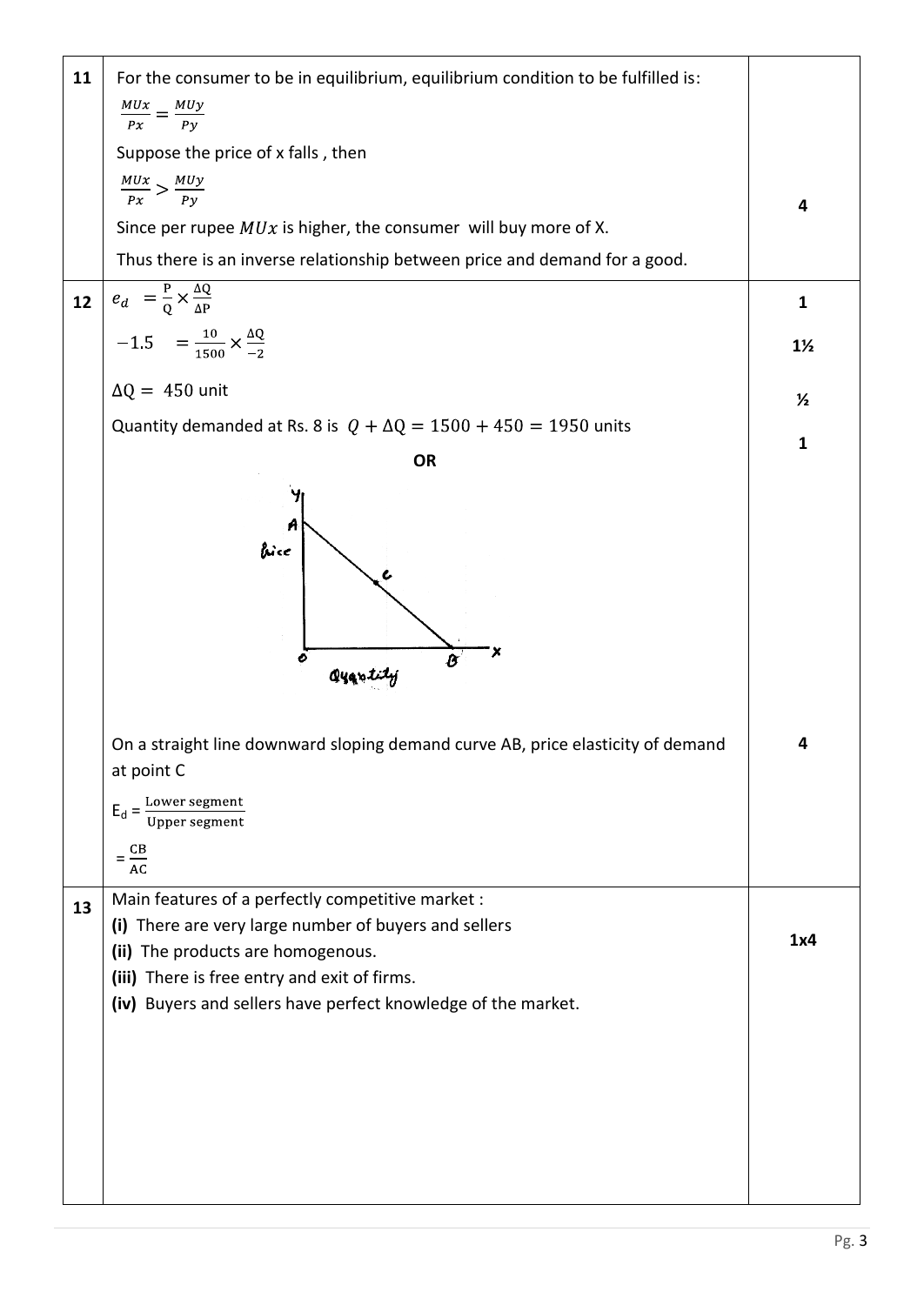| 14 | Let the two goods the consumer consumes be X and Y.<br>The two conditions of equilibrium are :                                                                                                                                                                 |           |                                                                                                                                                                                                                                                    |              |
|----|----------------------------------------------------------------------------------------------------------------------------------------------------------------------------------------------------------------------------------------------------------------|-----------|----------------------------------------------------------------------------------------------------------------------------------------------------------------------------------------------------------------------------------------------------|--------------|
|    | (1) MRS = $\frac{P_x}{P_{y_x}}$                                                                                                                                                                                                                                |           |                                                                                                                                                                                                                                                    | 1            |
|    | (2) MRS falls as more of X is consumed in place of Y.                                                                                                                                                                                                          |           |                                                                                                                                                                                                                                                    | 1            |
|    | <b>Explanation:</b>                                                                                                                                                                                                                                            |           |                                                                                                                                                                                                                                                    |              |
|    |                                                                                                                                                                                                                                                                |           | (1) Suppose MRS > $\frac{P_x}{P_y}$ i.e. consumer is not in equilibrium. It means that to obtain                                                                                                                                                   |              |
|    | equilibrium.                                                                                                                                                                                                                                                   |           | one more unit of X consumer is willing to sacrifice more units of Y as<br>compared to what is required in the market. The consumer buys more of X.<br>MRS falls and continues to fall till it is equal to $\frac{P_x}{P_v}$ and the consumer is in | 3            |
|    | reach equilibrium again.                                                                                                                                                                                                                                       |           | (2) Unless MRS falls as consumer consumes more of X, the consumer will not                                                                                                                                                                         | 1            |
|    |                                                                                                                                                                                                                                                                |           | (Explanation based on MRS $<\frac{P_x}{P_v}$ is also correct)                                                                                                                                                                                      |              |
|    |                                                                                                                                                                                                                                                                |           | <b>OR</b>                                                                                                                                                                                                                                          |              |
|    | conditions of equilibrium are :                                                                                                                                                                                                                                |           | Assuming that the only two goods the consumer consumes are X and Y, the                                                                                                                                                                            |              |
|    | (1) $\frac{MU_x}{P_x} = \frac{MU_y}{P_y}$                                                                                                                                                                                                                      |           |                                                                                                                                                                                                                                                    | 1            |
|    | (2) MU falls as more is consumed                                                                                                                                                                                                                               |           |                                                                                                                                                                                                                                                    | 1            |
|    | <b>Explanation : (1)</b> Suppose $\frac{MU_x}{P_x} > \frac{MU_y}{P_y}$ . The consumer will not be in equilibrium                                                                                                                                               |           |                                                                                                                                                                                                                                                    |              |
|    | because per rupee MU of X is greater than per rupee MU of Y. This will induce the<br>consumer to buy more of X by reducing expenditure on Y. It will lead to fall in MUx<br>and rise in MUy. This will continue till $\frac{M U_x}{P_x} = \frac{M U_y}{P_y}$ . |           |                                                                                                                                                                                                                                                    |              |
|    |                                                                                                                                                                                                                                                                |           |                                                                                                                                                                                                                                                    |              |
|    | equilibrium.                                                                                                                                                                                                                                                   |           | (2) Unless MU falls as more of a good is consumed the consumer will not reach                                                                                                                                                                      | 1            |
|    | (Explanation based on $\frac{M U_x}{P_x} < \frac{M U_y}{P_y}$ is also correct.)                                                                                                                                                                                |           |                                                                                                                                                                                                                                                    |              |
| 15 | Output<br><b>MR</b>                                                                                                                                                                                                                                            | <b>MC</b> |                                                                                                                                                                                                                                                    |              |
|    | 10<br>1                                                                                                                                                                                                                                                        | 12        |                                                                                                                                                                                                                                                    |              |
|    | 2<br>10<br>10<br>3                                                                                                                                                                                                                                             | 10<br>9   |                                                                                                                                                                                                                                                    |              |
|    | 4<br>10                                                                                                                                                                                                                                                        | 10        |                                                                                                                                                                                                                                                    |              |
|    | 5<br>10                                                                                                                                                                                                                                                        | 13        |                                                                                                                                                                                                                                                    | $\mathbf{2}$ |
|    |                                                                                                                                                                                                                                                                |           | (Any other relevant numerical example)                                                                                                                                                                                                             |              |
|    | The two conditions of producer's equilibrium are                                                                                                                                                                                                               |           |                                                                                                                                                                                                                                                    |              |
|    | Are $=$ (i) MC $=$ MR                                                                                                                                                                                                                                          |           |                                                                                                                                                                                                                                                    |              |
|    | (ii) Beyond this level of output MC > MR.                                                                                                                                                                                                                      |           |                                                                                                                                                                                                                                                    | 3            |
|    | (Brief explanation required)                                                                                                                                                                                                                                   |           |                                                                                                                                                                                                                                                    |              |
|    | schedule.                                                                                                                                                                                                                                                      |           | These conditions are satisfied when 4 units of output are produced in the given                                                                                                                                                                    | $\mathbf{1}$ |

Pg. 4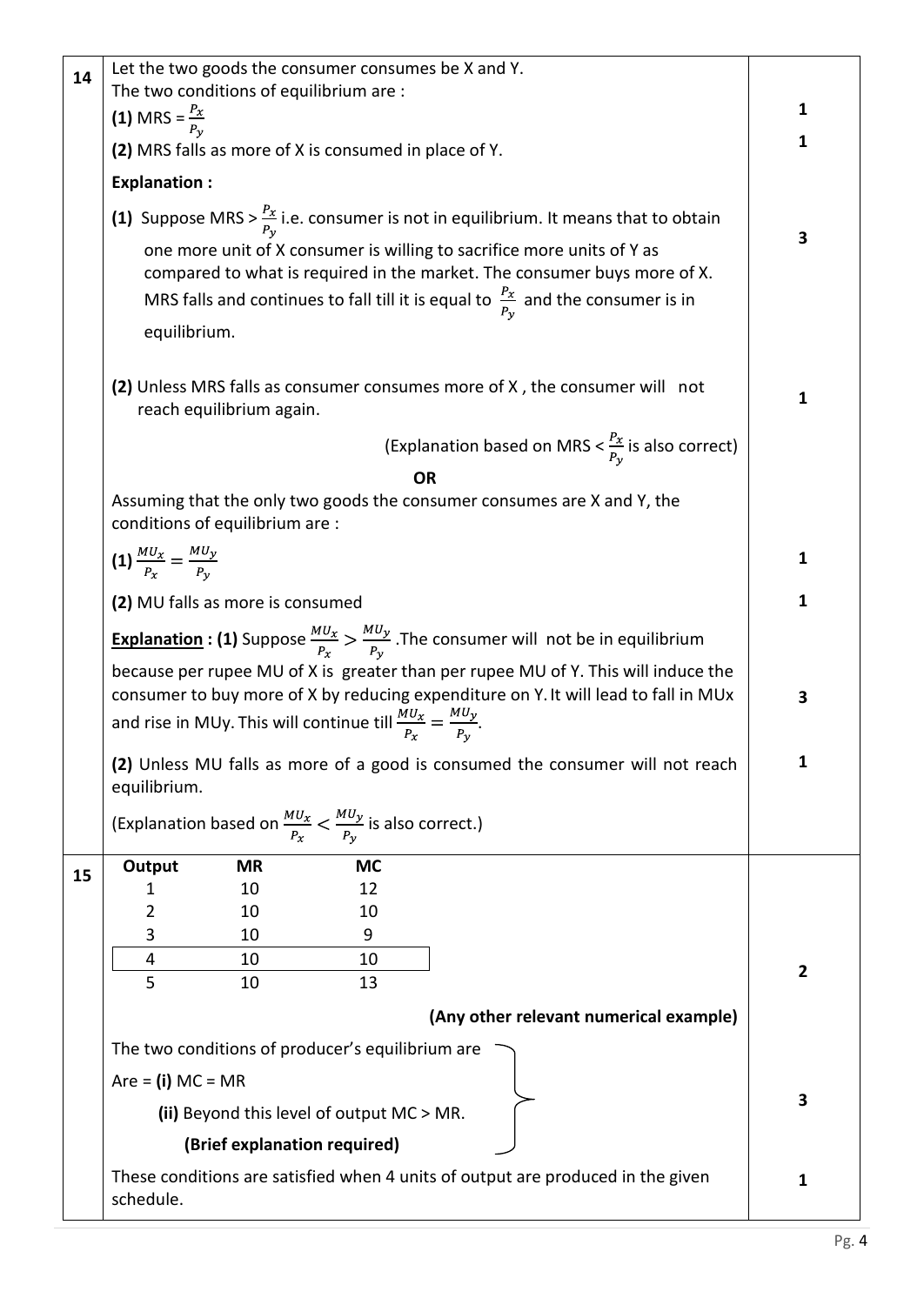| 16 | When at the given price of a commodity its quantity supplied is greater than its<br>quantity demanded then there is "excess supply" of this commodity.                                                                                                                                                                                    | 1               |  |  |  |
|----|-------------------------------------------------------------------------------------------------------------------------------------------------------------------------------------------------------------------------------------------------------------------------------------------------------------------------------------------|-----------------|--|--|--|
|    | Price<br>P<br>Q<br>O<br>Quantity                                                                                                                                                                                                                                                                                                          | $\overline{2}$  |  |  |  |
|    | At price $OP1$ there excess supply equals to AB. This result in competition among<br>sellers. Price will falls as a result there will be expansion of demand and<br>contraction of supply as shown by arrows in the diagram.<br>These changes continue till price falls to OP at which quantity demanded and<br>supplied are equal to OQ. | 3               |  |  |  |
|    | For the blind Candidates<br><b>Price</b><br><b>Supply</b><br><b>Demand</b><br>10<br>40<br>30<br>9<br>35<br>35<br>8<br>25<br>40<br>(Or any other schedule)                                                                                                                                                                                 | $\overline{2}$  |  |  |  |
|    | At price $10/$ - there is excess supply equal to $(40-30) = 10$ units                                                                                                                                                                                                                                                                     | 1               |  |  |  |
|    | Explanation (Same as given above)                                                                                                                                                                                                                                                                                                         | 3               |  |  |  |
|    | <b>SECTION - B</b>                                                                                                                                                                                                                                                                                                                        |                 |  |  |  |
|    |                                                                                                                                                                                                                                                                                                                                           |                 |  |  |  |
| 17 | It is the sum of the factor incomes of normal residents of a country.                                                                                                                                                                                                                                                                     | 1               |  |  |  |
| 18 | Capital goods are the goods which are used for producing other goods.                                                                                                                                                                                                                                                                     | $\mathbf{1}$    |  |  |  |
| 19 | Time deposits are deposits which can be withdrawn after a fixed period.                                                                                                                                                                                                                                                                   | 1               |  |  |  |
| 20 | Interest receipts, dividend from public sector undertaking, external grants etc.<br>(Any two)                                                                                                                                                                                                                                             | $\frac{1}{2}x2$ |  |  |  |
| 21 | It is a statement of expected receipts and expenditure of the government during a<br>financial year.                                                                                                                                                                                                                                      | 1               |  |  |  |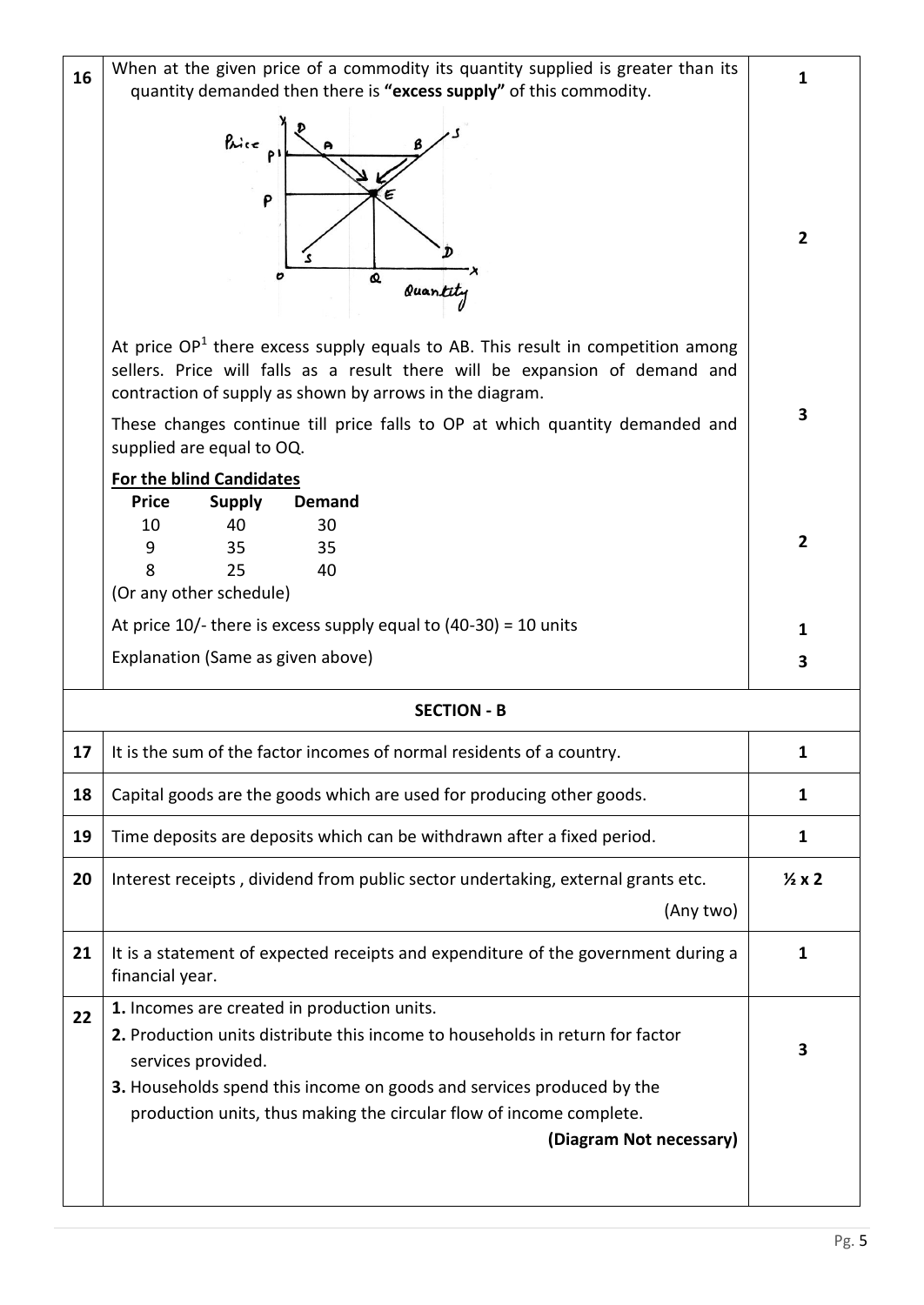| 23 | Money as a store of value implies that it can be stored for use in future. One can<br>use one's present income in the future because money comes in the convenient<br>denominations and is easily portable.                                                                                                                                                                                                                                                                                                                                                                                                                                                                   | 3                              |  |  |  |
|----|-------------------------------------------------------------------------------------------------------------------------------------------------------------------------------------------------------------------------------------------------------------------------------------------------------------------------------------------------------------------------------------------------------------------------------------------------------------------------------------------------------------------------------------------------------------------------------------------------------------------------------------------------------------------------------|--------------------------------|--|--|--|
|    | <b>OR</b>                                                                                                                                                                                                                                                                                                                                                                                                                                                                                                                                                                                                                                                                     |                                |  |  |  |
|    | Central bank is banker to the government like commercial banks are to the<br>public. It accepts deposits from government and gives loans to the government<br>in times of need.                                                                                                                                                                                                                                                                                                                                                                                                                                                                                               | 3                              |  |  |  |
| 24 | Average propensity to save is the ratio of saving and income i.e. S/Y.<br>The sum of average propensity to save and average propensity consume is 1.                                                                                                                                                                                                                                                                                                                                                                                                                                                                                                                          | $\mathbf{1}$<br>$\overline{2}$ |  |  |  |
| 25 | The ratio of increase in income to increase in investment $\left(\frac{\Delta Y}{\Delta l}\right)$ is called investment<br>multiplier.                                                                                                                                                                                                                                                                                                                                                                                                                                                                                                                                        | $\mathbf{1}$                   |  |  |  |
|    | Investment Multiplier K= $\frac{1}{MPS}$ OR K= $\frac{1}{1-MPC}$                                                                                                                                                                                                                                                                                                                                                                                                                                                                                                                                                                                                              |                                |  |  |  |
|    | The minimum value of MPS is zero (MPC=1), in this case value of Multiplier is<br>infinity which is its maximum value.                                                                                                                                                                                                                                                                                                                                                                                                                                                                                                                                                         | $\mathbf{1}$                   |  |  |  |
|    | The maximum value of MPS is 1 (MPC=0). In this case $K=1$ which is its minimum<br>value.                                                                                                                                                                                                                                                                                                                                                                                                                                                                                                                                                                                      | $\mathbf{1}$                   |  |  |  |
| 26 | The current account of BOP records :<br>Exports and imports of goods, Exports and imports of services, Income receipts<br>and payments and Transfer receipts and payment.<br>Whereas the capital account records :<br>Borrowings from and to abroad, Investments from and to abroad and Decrease                                                                                                                                                                                                                                                                                                                                                                              | 3                              |  |  |  |
| 27 | and increase in foreign exchange reserves.<br>Money creation (or deposit creation or credit creation) by the banks is determined<br>by (i) the amount of the initial fresh deposits and (ii) the Legal Reserve Ratio (LRR)<br>the minimum ratio of deposit legally required to be kept as liquid assets by the<br>banks. It is assumed that all the money that goes out of banks is redeposited into<br>the banks.                                                                                                                                                                                                                                                            |                                |  |  |  |
|    | Let the LRR be 20% and there is a fresh deposits of Rs. 10,000. As required the<br>banks keep 20% i.e. Rs. 2000 as reserves. Suppose the banks lend the remaining<br>Rs. 8000. Those who borrow, use this money for making payments. As assumed<br>those who receive payments, put the money back into the banks. In this way<br>banks receive fresh deposits of Rs. 8000. The banks again keep 20% i.e. Rs. 1600 as<br>reserves and lend Rs. 6400, which is also 80% of the last deposit. The money again<br>comes back to the banks leading to a fresh deposit of Rs. 6400. The money goes on<br>multiplying in this way, and ultimately total money creation is Rs. 50000. | 4                              |  |  |  |
|    | Given the amount of fresh deposit and the LRR, the total money creation is :                                                                                                                                                                                                                                                                                                                                                                                                                                                                                                                                                                                                  |                                |  |  |  |
|    | Total money creation = <i>Initial deposit</i> $\times \frac{1}{LRR}$                                                                                                                                                                                                                                                                                                                                                                                                                                                                                                                                                                                                          |                                |  |  |  |
|    | <b>OR</b>                                                                                                                                                                                                                                                                                                                                                                                                                                                                                                                                                                                                                                                                     |                                |  |  |  |
|    | Purchase or sale of government securities by central bank in the open market is<br>called open market operations. When central bank wants to increase money<br>supply, it buys Govt. securities and money supply increases. When it wants to<br>decrease money supply it sells government securities and money supply<br>decreases.                                                                                                                                                                                                                                                                                                                                           | 4                              |  |  |  |

٦